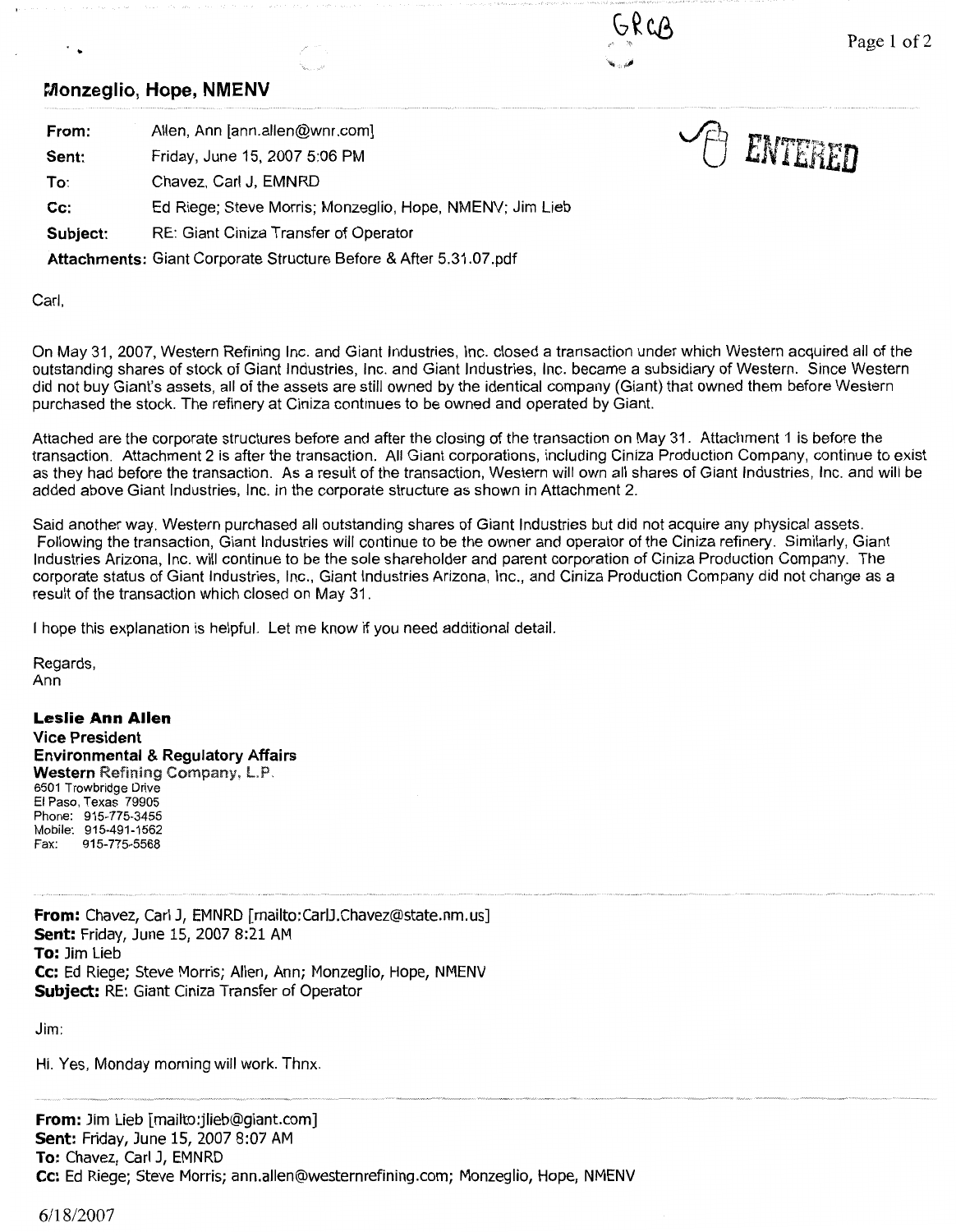## **Subject: RE: Giant Ciniza Transfer of Operator**

Carl- Ed is not here today. I am here all by my lonesome. Could this be addressed on Monday?

Jim Lieb

**From:** Chavez, Carl J, EMNRD [mailto:CarlJ.Chavez@state.nm.us] **Sent:** Friday, June 15, 2007 7:41 AM **To:** Ed Riege **Cc:** Jim Lieb; Steve Morris; ann.allen@westernrefining.com; Monzeglio, Hope, NMENV **Subject:** Giant Ciniza Transfer of Operator

Ed:

Could you please send me a preliminary e-mail response this morning with the details of the Western Refining acquisition of Giant Refining Company so we may mull whether the transfer of discharge permit provision requirements apply. In preliminary discussions with Wayne Price he feels that this process needs to be followed; however, reply to this e-mail with details and we will let our attorney make the determination based on our discussions last Tuesday. I hope to have a DP draft completed and out by COB today. If not, then Monday. Thank you.

Confidentiality Notice: This e-mail, including all attachments is for the sole use of the intended recipient(s) and may contain confidential and privileged information. Any unauthorized review, use, disclosure or distribution is prohibited unless specifically provided under the New Mexico Inspection of Public Records Act. If you are not the intended recipient, please contact the sender and destroy all copies of this message. -- This email has been scanned by the Sybari - Antigen Email System.

This inbound email has been scanned by the MessageLabs Email Security System.

Confidentiality Notice: This e-mail, including all attachments is for the sole use of the intended recipient(s) and may contain confidential and privileged information. Any unauthorized review, use, disclosure or distribution is prohibited unless specifically provided under the New Mexico Inspection of Public Records Act. If you are not the intended recipient, please contact the sender and destroy all copies of this message. -- This email has been scanned by the Sybari - Antigen Email System.

This inbound email has been scanned by the MessageLabs Email Security System.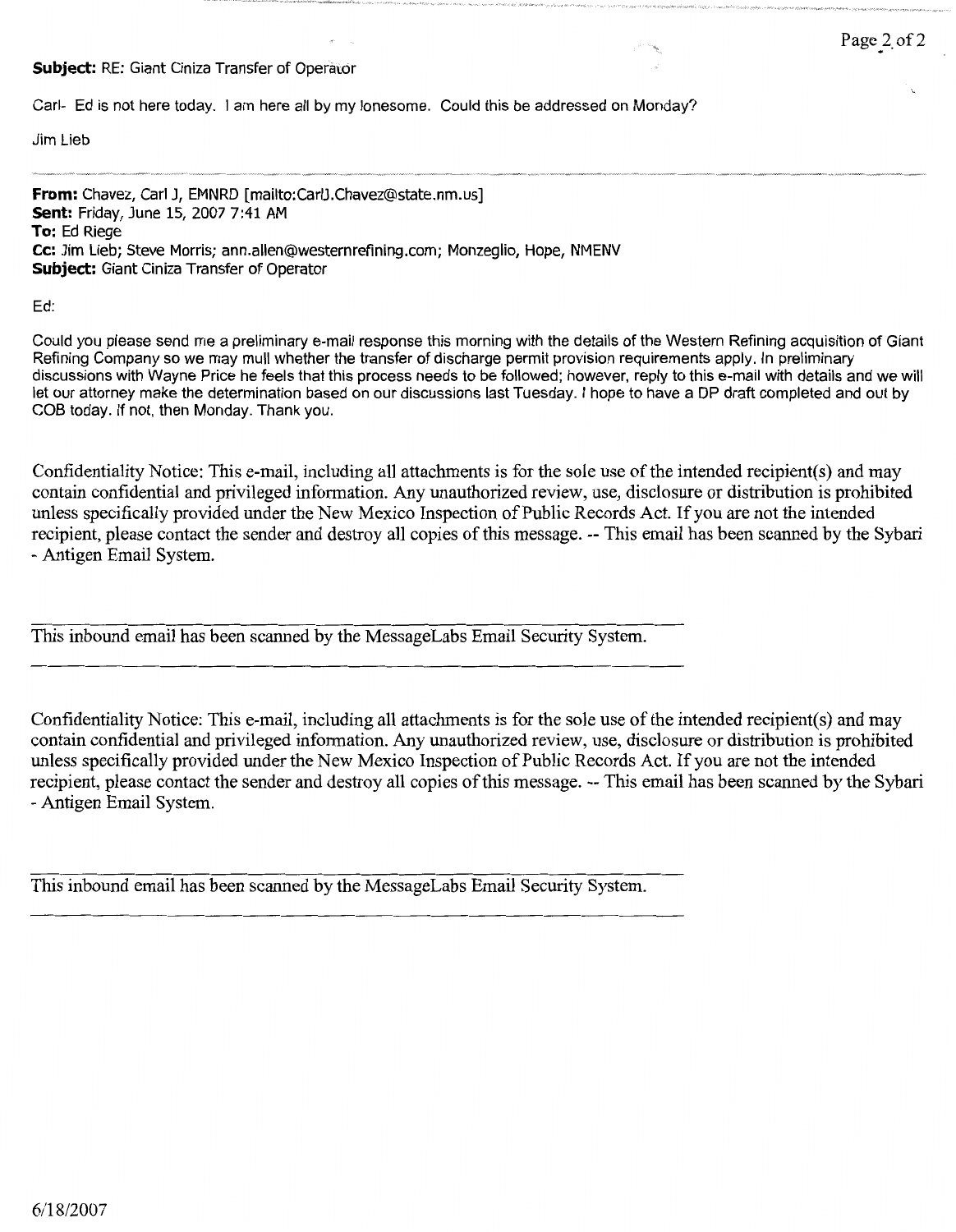

ç,